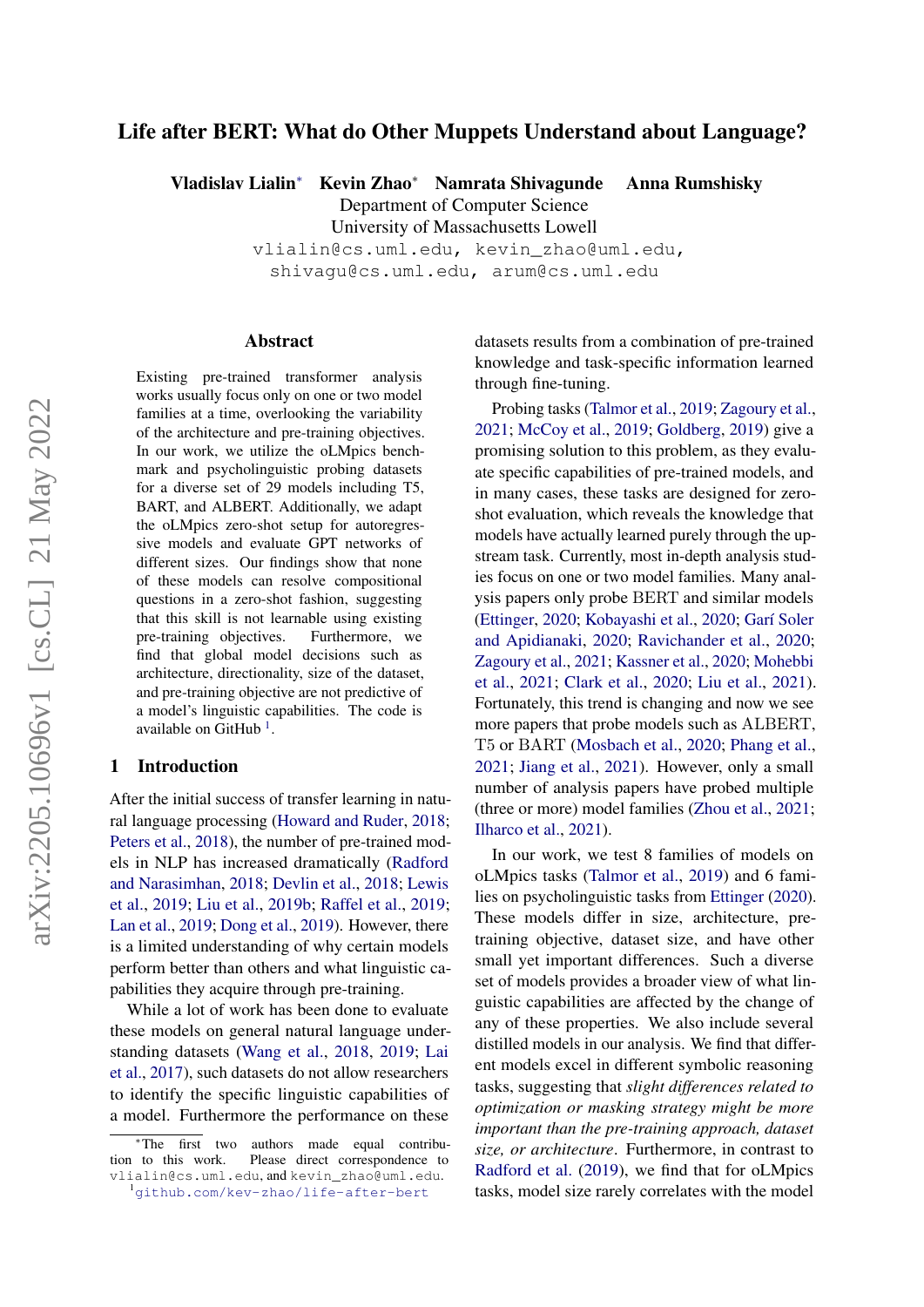performance. In addition, we observe that all models fail on composition tasks when evaluated in a zero-shot fashion.

# 2 Related Work

Pre-trained model analysis is a rapidly growing area in NLP today. There exists a number of methods for analyzing internal representations of a model, including structured head and FCN pruning [\(Michel et al.,](#page-9-16) [2019;](#page-9-16) [Voita et al.,](#page-10-10) [2019;](#page-10-10) [Prasanna](#page-10-11) [et al.,](#page-10-11) [2020\)](#page-10-11), residual connection and LayerNormalization analysis [\(Kovaleva et al.,](#page-9-17) [2021;](#page-9-17) [Kobayashi](#page-9-18) [et al.,](#page-9-18) [2021\)](#page-9-18), and analyzing attention patterns [\(Clark et al.,](#page-8-4) [2019;](#page-8-4) [Kovaleva et al.,](#page-9-19) [2019\)](#page-9-19).

Compared to these methods, probing tasks [\(Con](#page-8-5)[neau et al.,](#page-8-5) [2018;](#page-8-5) [Tenney et al.,](#page-10-12) [2019\)](#page-10-12) provide a more direct way to evaluate what a model can and cannot accomplish. While it is possible to probe embeddings or hidden representations directly [\(Tenney et al.,](#page-10-12) [2019;](#page-10-12) [Liu et al.,](#page-9-20) [2019a\)](#page-9-20), the adoption of pre-trained language models has made it possible to evaluate such models by framing probing tasks close to the original model objective [\(Rad](#page-10-9)[ford et al.,](#page-10-9) [2019;](#page-10-9) [Talmor et al.,](#page-10-4) [2019;](#page-10-4) [Ettinger,](#page-8-2) [2020;](#page-8-2) [Goldberg,](#page-9-7) [2019\)](#page-9-7).

However, when a research area moves this quickly, it can be hard to keep up with many new models. Most of the existing research [\(Garí Soler](#page-9-9) [and Apidianaki,](#page-9-9) [2020;](#page-9-9) [Zagoury et al.,](#page-10-5) [2021;](#page-10-5) [Kass](#page-9-10)[ner et al.,](#page-9-10) [2020\)](#page-9-10) papers compare only one or two model families. Even some of the most recent works only probe BERT or very similar models [\(Zagoury et al.,](#page-10-5) [2021;](#page-10-5) [Liu et al.,](#page-9-12) [2021\)](#page-9-12). Only a small number of analysis papers have probed multiple (three or more) model families [\(Zhou et al.,](#page-10-8) [2021;](#page-10-8) [Ilharco et al.,](#page-9-15) [2021\)](#page-9-15).

In contrast to existing work, we perform a largescale probing of 29 models across 8 different model families. We apply the existing probing benchmarks, namely, oLMpics [\(Talmor et al.,](#page-10-4) [2019\)](#page-10-4) and psycholinguistic datasets [\(Ettinger,](#page-8-2) [2020\)](#page-8-2), to models that differ in the pre-training objective, datasets, size, architecture, and directionality.

### 3 Background

### 3.1 Models

We use 8 different model families in this study. All of them are based on the transformer architecture and pre-trained on general-domain texts, but this

is where the similarities end. We summarize their major differences in Table [1.](#page-2-0) In this section, we discuss and highlight the details that distinguish models, from the major ones to the ones that might appear very minor.

BERT [\(Devlin et al.,](#page-8-0) [2018\)](#page-8-0) is pre-trained on Book Corpus and Wikipedia using a combination of Masked Language Modeling (MLM) and Next Sentence Prediction (NSP). It uses GELU activations [\(Hendrycks and Gimpel,](#page-9-21) [2016\)](#page-9-21) for fullyconnected layers. For the first 90% of the training iterations, the maximum length is 128, but then it is increased to 512.

RoBERTa [\(Liu et al.,](#page-9-3) [2019b\)](#page-9-3) is the most similar to BERT in this study; however, it differs from it in many small but important details: the pre-training dataset is considerably larger and includes Open-WebText [\(Gokaslan and Cohen,](#page-9-22) [2019\)](#page-9-22), Stories [\(Trinh and Le,](#page-10-13) [2018\)](#page-10-13), and CC-News. RoBERTa does not use Next Sentence Prediction; applies masking dynamically; always trains with 512 max tokens; uses a smaller ADAM  $\beta = 0.98$ ; 8 times larger batch size than BERT; and has a larger, bytelevel BPE vocabulary (50K instead of 31K).

DistilBERT [\(Sanh et al.,](#page-10-14) [2019\)](#page-10-14) is a distilled version of BERT. It has half the layers of BERT and is trained using soft targets produced by BERT.

ALBERT [\(Lan et al.,](#page-9-4) [2019\)](#page-9-4) shares parameters across transformer layers and uses an extra projection between the embedding and the first transformer layer. It replaces NSP with the sentenceorder prediction. ALBERT uses n-gram masking and the LAMB [\(You et al.,](#page-10-15) [2019\)](#page-10-15) optimizer. The training setup is similar to BERT, but it trains 90% of the time using the sequence length 512 and randomly reduces it in 10% of iterations. Parameter sharing allows ALBERT to achieve performance similar to BERT with much fewer trainable parameters. The smallest ALBERT model has 12M trainable parameters and the largest has 235M.

ALBERTv2 is a minor modification of ALBERT that was trained without dropout, for twice as many training steps with additional training data  $3$ .

GPT-2 [\(Radford et al.,](#page-10-9) [2019\)](#page-10-9) is a unidirectional transformer language model trained on the Web-Text dataset. Unlike other models, it is a Pre-Norm transformer. Similar to RoBERTa, GPT2 has a 50K vocabulary and a byte-level BPE but treats spaces as a separate symbol. It also comes in multiple sizes from 124M parameters up to 2.8B parame-

<span id="page-1-1"></span> ${}^{2}GPT_{NEO}$  is trained on a 800Gb dataset.

<span id="page-1-0"></span><sup>3</sup><github.com/google-research/albert>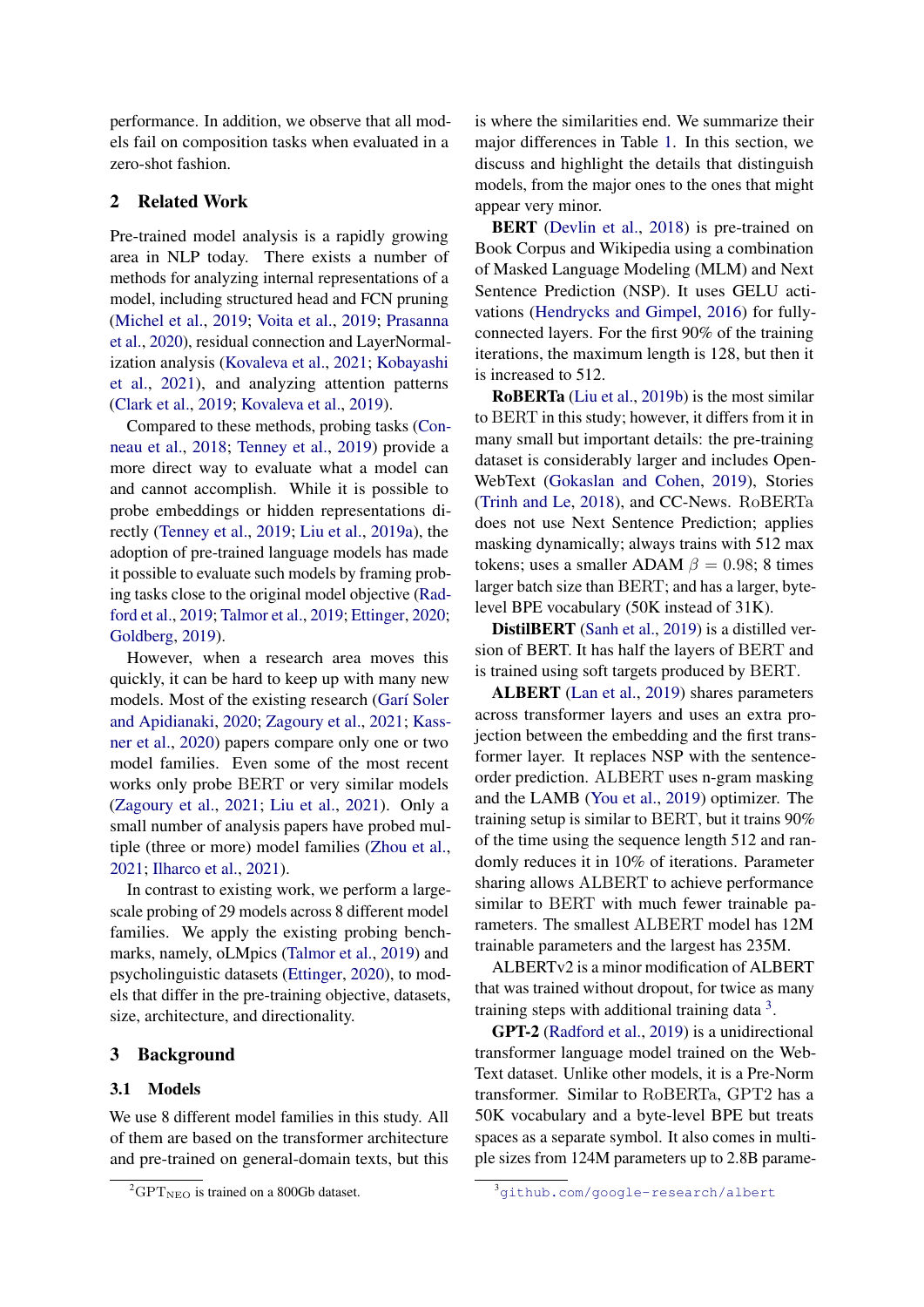<span id="page-2-0"></span>

| Model            | Parameters    | Pre-training Data Size | Enc-Dec | Autoregressive | Tokenization         | Vocab. Size |
|------------------|---------------|------------------------|---------|----------------|----------------------|-------------|
| <b>BERT</b>      | $10M - 340M$  | 16 GB                  | No      | No             | WordPiece            | 30.522      |
| <b>ROBERTa</b>   | 355M          | 160 GB                 | No      | No.            | <b>BPE</b>           | 50,265      |
| DistilBERT       | 66M           | 16 GB                  | No      | No             | WordPiece            | 30.522      |
| <b>AIBERT</b>    | $12M - 235M$  | $16$ GB                | No      | No             | <b>SentencePiece</b> | 30,000      |
| GPT <sub>2</sub> | $124M - 1.5B$ | 40GB <sup>2</sup>      | No      | Yes            | <b>BPE</b>           | 50.257      |
| <b>UniLM</b>     | 340M          | 16 GB                  | No      | N/A            | WordPiece            | 28,996      |
| <b>BART</b>      | 406M          | 160 GB                 | Yes     | Yes            | <b>BPE</b>           | 50,265      |
| T <sub>5</sub>   | 223M-2.8B     | 750 GB                 | Yes     | Yes            | <b>SentencePiece</b> | 32,128      |

Table 1: Model families used in this study. Enc-Dec stands for encoder-decoder architecture. Autoregressive means that the model was trained with a causal mask. Note that UniLM is trained using a generalized language modeling objective that includes both unidirectional and bidirectional subtasks and cannot be attributed to either autoregressive or non-autoregressive.

ters. There exist several popular reimplementations of this model, such as GPT-Neo [\(Black et al.,](#page-8-6) [2021\)](#page-8-6), which generally follow the original paper but differ in dataset [\(Gao et al.,](#page-8-7) [2020\)](#page-8-7), model, and training hyperparameters.

UniLM [\(Dong et al.,](#page-8-1) [2019\)](#page-8-1) utilizes several attention masks to control the access to context for each word token. It uses a multitask objective that is modeled by applying different attention masks. The mix of tasks includes masked language modeling, unidirectional language modeling, and sequence-to-sequence language modeling. Additionally, it employs the NSP objective and is initialized using BERT model weights. In optimization, it generally follows BERT but always uses 512 as the maximum sequence length.

BART [\(Lewis et al.,](#page-9-2) [2019\)](#page-9-2) is an encoder-decoder model that is trained on text infilling and sentence permutation tasks. It is trained on the same dataset as RoBERTa. Compared to BERT, BART does not use an additional projection when predicting word logits. In optimization, it closely follows RoBERTa, but disables dropout for the final 10% of training.

T5 [\(Raffel et al.,](#page-10-1) [2019\)](#page-10-1) is also an encoderdecoder model. It is trained using a text infilling task on the C4 dataset. However, it only generates the text in place of the [MASK] token and not the full input sentence. Architecturally, it is a Pre-Norm model and T5 LayerNorm does not use bias. Output projection weights are tied with the input embedding matrix. It uses 128 relative positional embeddings that are added at every layer. Unlike most of the models in this study, it uses the ReLU activation. The smallest T5 model used in this study has 233M parameters and the largest has 2.8B. We have not evaluated the 11B T5 model due to hardware limitations.

Unlike the original T5,  $T5v1.1<sup>4</sup>$  $T5v1.1<sup>4</sup>$  $T5v1.1<sup>4</sup>$  is trained on different data, does not tie logit layer with input embeddings, uses GEGLU activations [\(Shazeer,](#page-10-16) [2020\)](#page-10-16) and no dropout. It also slightly changes model shapes.

### 3.2 oLMpics

The oLMpics benchmark consists of eight tasks that test multiple specific skills, such as a model's ability to draw comparisons, understand negation, and perform simple linguistic composition tasks. Table [2](#page-3-0) shows examples for every task in oLMpics.

Zero-Shot vs. Multi-Shot A major advantage of the oLMpics tasks is that zero-shot evaluation can be performed for most tasks due to the task format. Zero-shot evaluation eliminates the ambiguity of whether a model's knowledge is stored in its pre-trained representations or learned during fine-tuning. However, a model may possess the necessary information but fail during zero-shot evaluation due to the wording of the task. Therefore, multi-shot evaluation can also be informative, allowing the model to adapt to the input format and possibly learn task-specific features. OLMpics tasks include training sets specifically for this reason, in order to separate the impact of fine-tuning from pre-training.

MC-MLM vs. MC-QA The oLMpics tasks are framed in one of two ways: MC-MLM (Multiple Choice-Masked Language Modeling) and MC-QA (Multiple Choice-Question Answering). MC-MLM tasks are formulated as a masked language modeling task [\(Devlin et al.,](#page-8-0) [2018\)](#page-8-0), where the model needs to predict the word replaced by the MASK token. An example of an *Age Comparison* sentence is "A 41 year old is [MASK] a 42 year

<span id="page-2-1"></span><sup>4</sup>[huggingface.co/google/t5-v1\\_1-base](huggingface.co/google/t5-v1_1-base)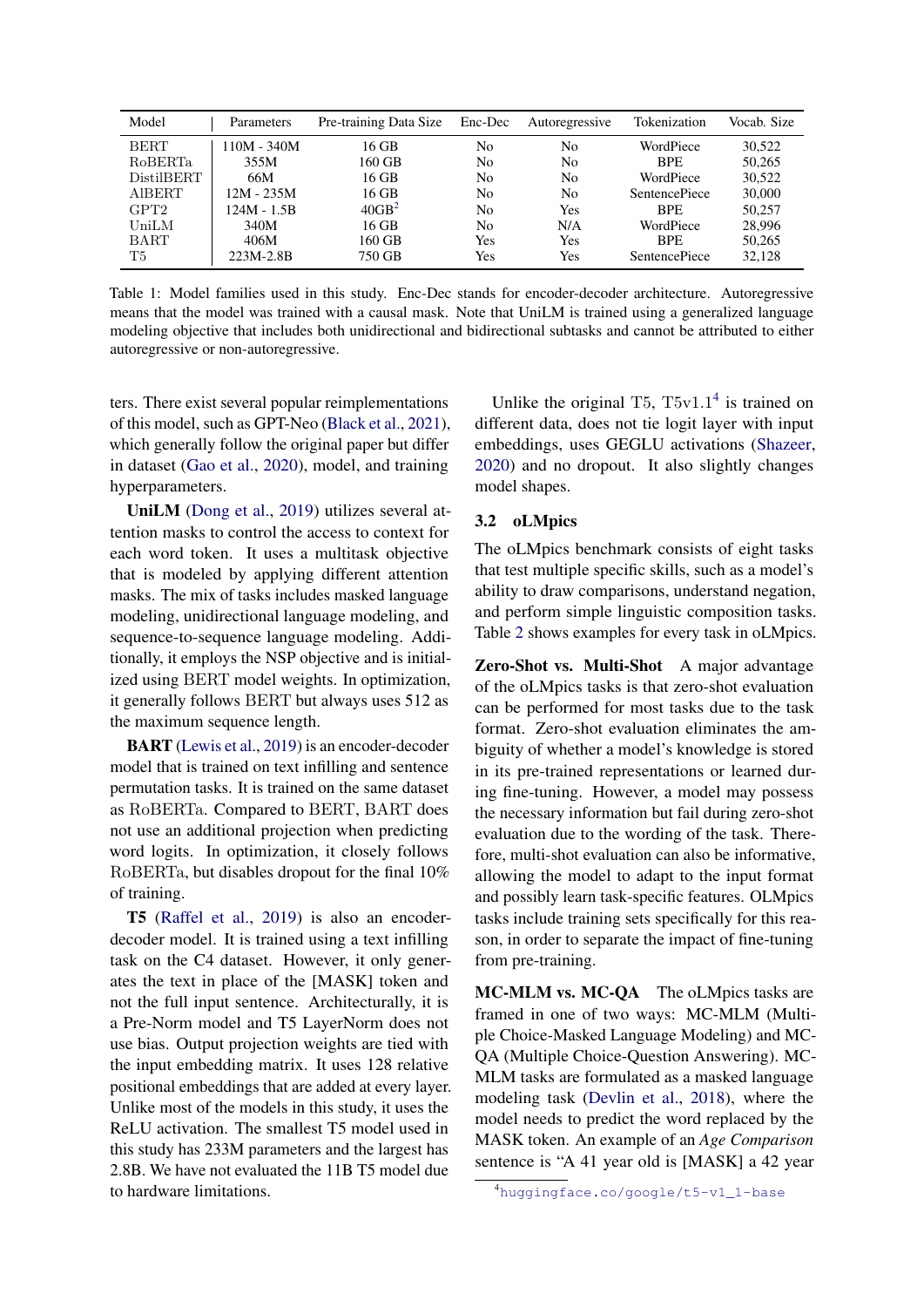<span id="page-3-0"></span>

| <b>Task Name</b>                                                                                                                                                                                                        | <b>Example Ouestion</b>                                                                                                                                                                                                                                                                                                                                                                                                                                                                             | Choices                                                                                                                                                                       |
|-------------------------------------------------------------------------------------------------------------------------------------------------------------------------------------------------------------------------|-----------------------------------------------------------------------------------------------------------------------------------------------------------------------------------------------------------------------------------------------------------------------------------------------------------------------------------------------------------------------------------------------------------------------------------------------------------------------------------------------------|-------------------------------------------------------------------------------------------------------------------------------------------------------------------------------|
| Age Comparison<br><b>Object Comparison</b><br><b>Antonym Negation</b><br><b>Taxonomy Conjunction</b><br>Property Conjunction<br><b>Encyclopedic Composition</b><br><b>Hypernym Conjunction</b><br>Multi-hop Composition | A 41 year old person age is [MASK] than a 42 year old person.<br>The size of a nail is usually [MASK] than the size of a fork.<br>It was [MASK] a fracture, it was really a break.<br>A ferry and a biplane are both a type of [MASK].<br>What is related to vertical and is related to honest?<br>When did the band where Alan Vega played first form?<br>A basset and a tamarin are both a type of [MASK]<br>When comparing a 21 year old, 15 year old, and 19 year old, the<br>[MASK] is oldest. | younger, older<br>smaller, larger<br>not, really<br>airplane, craft, boat<br>straight, trustworthy, steep<br>1970, 1968, 1969<br>primate, dog, mammal<br>third, first, second |

Table 2: Examples of oLMpics questions, with the correct answer underlined.

old." A model's prediction is determined by the probabilities assigned to the [MASK] token, with "younger" being selected if its probability is higher than "older," and "older" otherwise.

MC-MLM restricts the possible answers to single tokens. Tasks with longer answers require MC-QA. In this method, a new feedforward network maps the [CLS] token embedding to a single logit. For prediction, answer choices are individually concatenated to the original question, forming a new sentence for each choice. This set of sentences is input into the model, and the choice corresponding to the sentence with the largest logit is selected. While the MC-QA method allows for longer choices, the added feedforward network must be trained; therefore, zero-shot evaluation is not possible.

Extending Beyond MLM The oLMpics MC-MLM method relies on the model giving probabilities of individual words in a bidirectional context. However, models like GPT2 do not have access to the future context, which makes it impossible to directly predict the token in an example like "A 41 year old is [MASK] than 42 year old." For these models, we sum the log-probabilities of individual words to find the probability of the whole sentence. We do this for every possible answer, e.g., a sequence with "younger" instead of [MASK] and "older". Then, we select the one with the highest total probability.

Extending BART and T5 is more straightforward because their objectives and architecture are very flexible. For both of these models, we use the original oLMpics input format. T5 has multiple [MASK]-tokens and we always use <extra\_id\_0> token in our evaluation. The biggest difference is that BART produces the full sentence and we need to extract the probabilities for the masked words and T5 produces only the tokens in the place of [MASK].

# 3.3 Psycholinguistic Data

Similar to oLMpics, the datasets used by [Ettinger](#page-8-2) [\(2020\)](#page-8-2) are framed as "fill in the blank" tasks. Unlike oLMpics, the model always needs to predict only the last word, so both bidirectional and unidirectional models can be evaluated on these tasks directly. The biggest distinction of this dataset is its source. The datasets CPRAG-102 [\(Federmeier](#page-8-8) [and Kutas,](#page-8-8) [1999\)](#page-8-8), ROLE-88 [\(Chow et al.,](#page-8-9) [2016\)](#page-8-9), and NEG-136 [\(Fischler et al.,](#page-8-10) [1983\)](#page-8-10) come from the psycholinguistics and neuroscience studies and were originally evaluated on humans.

CPRAG-102 targets commonsense and pragmatic inference e.g. *Justin put a second house on Park Place. He and his sister often spent hours playing \_\_*, Target: *monopoly*, other labels: *chess, baseball*. ROLE-88 aims at evaluating event knowledge and semantic roles.

NEG-136 tests how well models understand the meaning of negation and consists of two subsets: simple (SIMP) and natural (NAT). For example, SIMP: *Salmon is a fish/dog* versus *Salmon is not a fish/dog.* NAT: *Rockets and missiles are very fast/slow* versus *Rockets and missiles aren't very fast/slow*. Evaluation of this dataset is performed in two ways: affirmative statements and negative statements. For affirmative ones, the model needs to complete a sentence like *A robin is a* with the expected answer *bird*. For negative, *A robin is not a* should not be completed with a *bird*. [\(Ettinger,](#page-8-2) [2020\)](#page-8-2) finds that this type of error is very common in BERT, which suggests that the model cannot handle negation correctly.

[Ettinger](#page-8-2) [\(2020\)](#page-8-2) tests BERT models in two ways: using a pre-defined set of answers, similar to oLMpics MC-MLM, or computing top-k accuracy from the whole model vocabulary. We adopt the same approach in this study.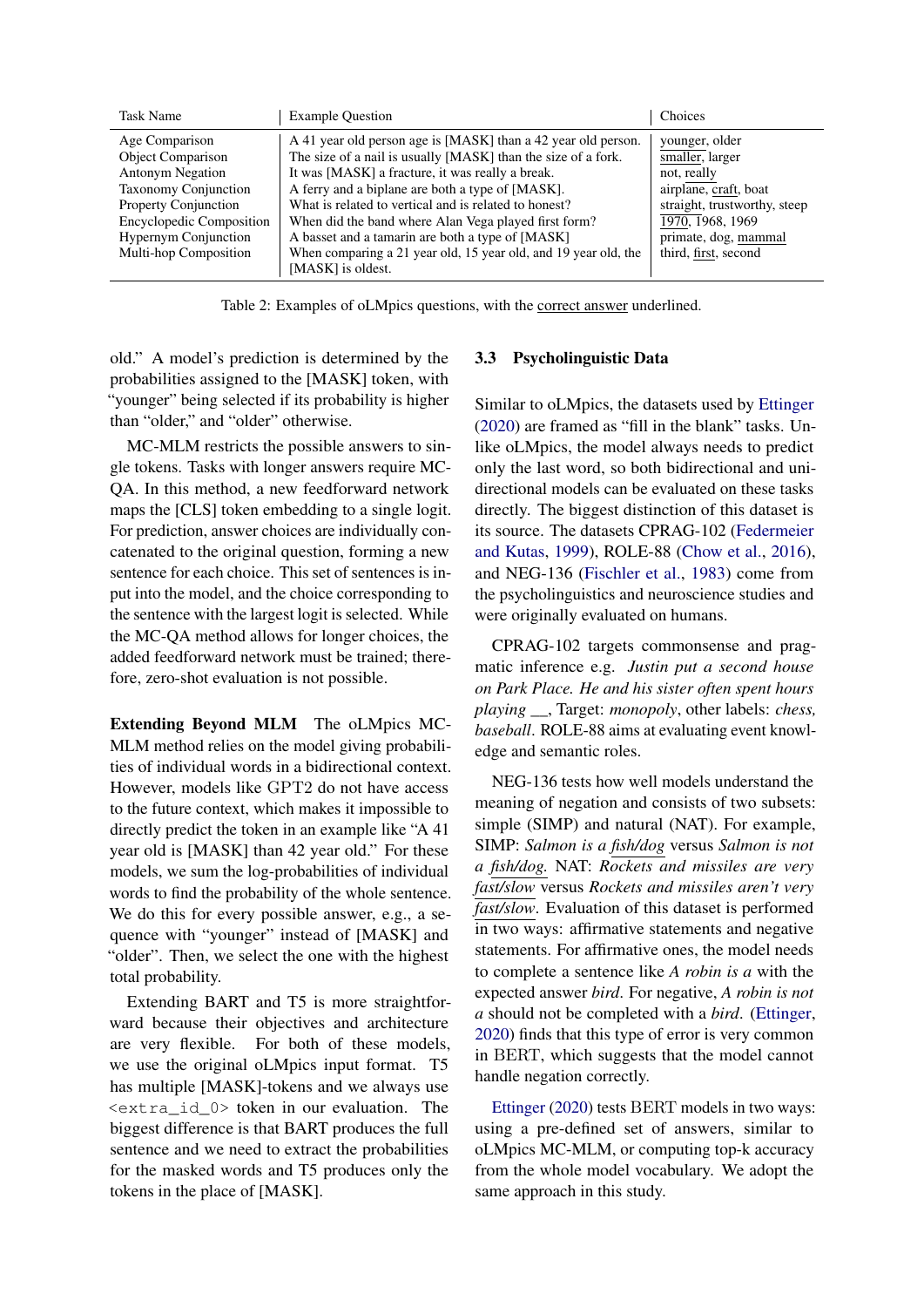## 4 Experiments

We evaluate eight models families on the oLMpics (29 models in total) and six families on psycholinguistic data (17 models). This extends the [Talmor](#page-10-4) [et al.](#page-10-4) [\(2019\)](#page-10-4) results with six new model families and [Ettinger](#page-8-2) [\(2020\)](#page-8-2) with four.

# <span id="page-4-1"></span>4.1 Language models are not universal multitask learners

**Zero-shot evaluation** It has been shown that language models can implicitly learn downstream tasks [\(Radford et al.,](#page-10-9) [2019;](#page-10-9) [Brown et al.,](#page-8-11) [2020\)](#page-8-11). However, it is still not obvious what tasks are learnable in this manner without explicit supervision. In our study, similar to [Talmor et al.](#page-10-4) [\(2019\)](#page-10-4), we find that none of the models can solve Multi-Hop Composition or Always-Never tasks substantially better than a majority baseline (see Table [4\)](#page-5-0).

This holds true not only for masked language models but also for unidirectional language models such as GPT2 and text-infilling models such as T5 or BART. Only small and base versions of T5v1.1 outperform the majority baseline on *Multi-Hop Composition* by a small margin.

Multi-shot evaluation Not surprisingly, finetuning models on oLMpics improves the scores across the board. This is true even for the tasks on which zero-shot performance is extremely poor. For example, while all models fail on *Multi-hop Composition* during zero-shot evaluation, most models can reach perfect or near-perfect accuracy on this task after fine-tuning. However, *Always-Never* and *Taxonomy Conjunction* remain challenging for all models. For the full multi-shot evaluation, see Table [7](#page-12-0) in the Appendix.

#### 4.2 Bigger does not mean better

To check how the size of a model affects the performance, we evaluated different versions of GPT2, T5, and ALBERT models on the oLMpics tasks ranging from 14M (smallest ALBERT) to 2.8B (largest T5) parameters. All of the models perform near-random on 3 out of the 6 tasks, suggesting that Multi-Hop Composition, Antonym Negation, and Always-Never are hard to learn via the (masked) language modeling objective. On the rest of the tasks, we observe no clear improvement trend for GPT models based on the model size. In most of the tasks, GPT<sub>large</sub> either performs on par or has higher accuracy than  $GPT_{x}$  while being twice as small.

We also compute Spearman correlation between model accuracy and model size for GPT2, ALBERT, and T[5](#page-4-0) models.<sup>5</sup> For all GPT2 and ALBERT (v1 and v2) tests, the p-value is  $\gg 0.05$ , suggesting that there is no rank-correlation between model size and task performance. However, in the case of T5 models, there is a strong (1.0) and significant correlation (p-value  $\sim 10^{-6}$ ) for all tasks except *Always-Never*. We account for multiple hypothesis testing using Bonferroni's method. For *Taxonomy Conjunction*, the correlation is negative.

# 4.3 Model properties are not predictive of model performance

Contrary to the common knowledge, with rare exceptions (Section [4.1\)](#page-4-1), we do not observe that parameter count, dataset size, model architecture or directionality are predictive of model performance on zero-shot oLMpics (Table [4\)](#page-5-0).

RoBERTa<sub>large</sub> usually performs amongst the best models, while having a very similar architecture and objective to  $BERT_{\text{large}}$ . Reasonable explanations would be the dataset size, but this does not align with the  $\text{BART}_\text{large}$  results. Encoder-decoder architecture does seem not to be indicative of the performance either, as  $\mathrm{T5}_{\mathrm{large}}$  and  $\mathrm{BART}_{\mathrm{large}}$ have vastly different results.

Psycholinguistic datasets (Table [5\)](#page-7-0) demonstrate similar behaviour. Ro $BERTa<sub>large</sub>$  is generally the stongest model followed by  $T5_{x}$ . We would like to note that these datasets have less than 100 examples and their statistical power [\(Card et al.,](#page-8-12) [2020\)](#page-8-12) is very small.

Our intuitions about the relative suitability of different model classes are based on their performance on standard benchmarks [\(Wang et al.,](#page-10-2) [2018,](#page-10-2) [2019\)](#page-10-3) and existing investigations of scaling laws [\(Rad](#page-10-9)[ford et al.,](#page-10-9) [2019;](#page-10-9) [Kaplan et al.,](#page-9-23) [2020\)](#page-9-23). In contrast to this received wisdom, our experiments suggest that this does not in fact lead to better performance on specific linguistic skills.

### 4.4 RoBERTa is sensitive to negation

[Ettinger](#page-8-2) [\(2020\)](#page-8-2) observed that BERT is not sensitive to negation in non-natural (SIMP) or lessnatural cases. In our experiments (Table [6\)](#page-7-1), we find that the only model with zero accuracy outside of BERT is a distilled version of BERT itself. Multiple models achieve non-zero accuracy

<span id="page-4-0"></span><sup>&</sup>lt;sup>5</sup>Note that sample size for each test is  $\leq$  4, so these results should be taken as anecdotal.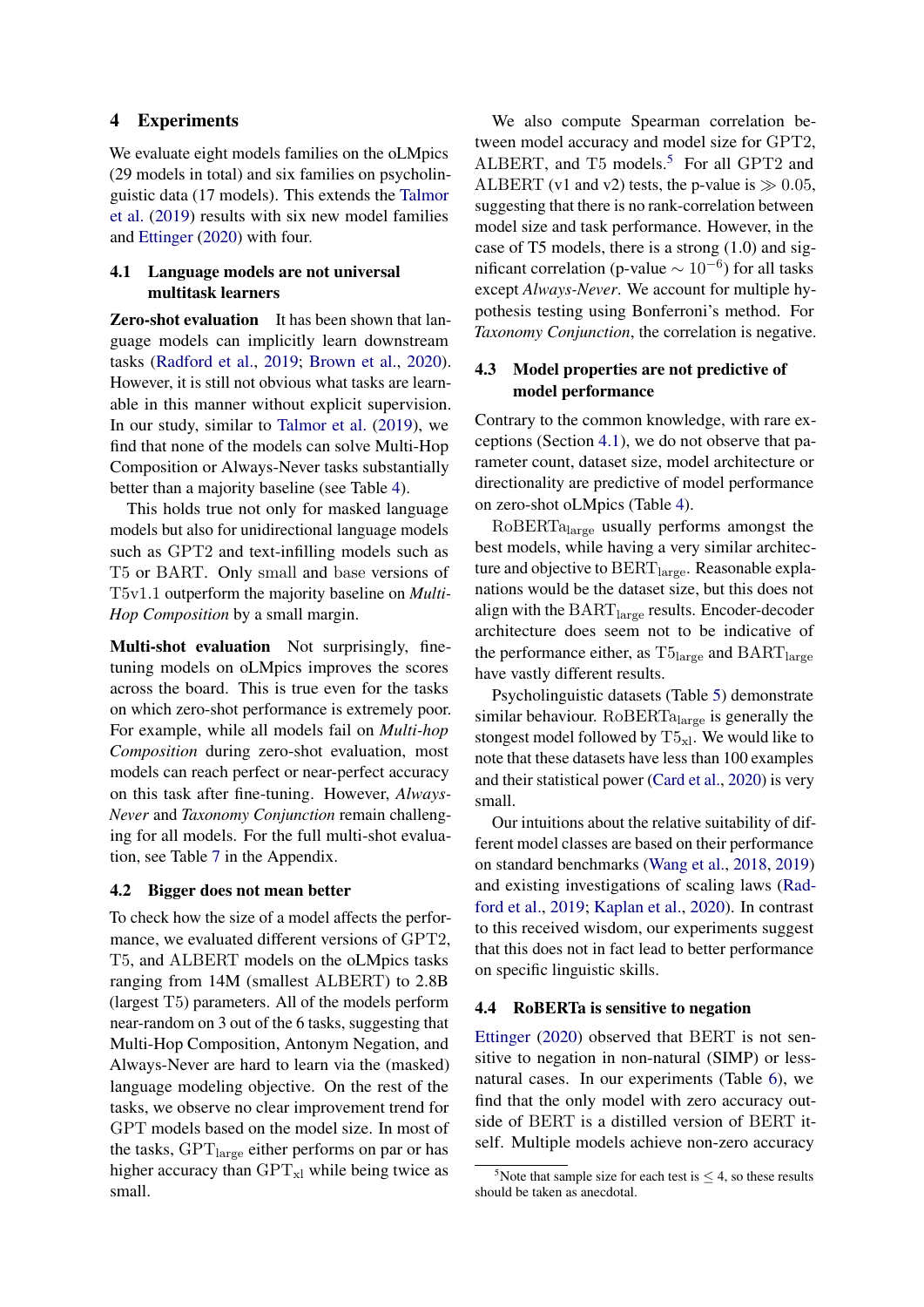<span id="page-5-1"></span>

| Input sequence example                                                                                                                                                                                                                                           | $GPT2_B$                     | $GPT2_M$                   | GPT2L                      | GPT2xL                       |
|------------------------------------------------------------------------------------------------------------------------------------------------------------------------------------------------------------------------------------------------------------------|------------------------------|----------------------------|----------------------------|------------------------------|
| (oLMpics) It was really/not sane, it was really insane                                                                                                                                                                                                           | 53.3                         | 52.8                       | 59.0                       | 60.6                         |
| It was really insane. Was it sane? yes/no<br>It was really insane. Was it really sane ? yes/no<br>It was sane entails it was really insane ? yes/no<br>Sentence 1: It was sane. Sentence 2: It was really insane.<br>Is Sentence 1 synonym of Sentence 2? yes/no | 51.6<br>50.2<br>49.8<br>59.6 | 58.2<br>54<br>50.2<br>50.2 | 55.6<br>50.2<br>50<br>46.8 | 61.4<br>54.4<br>50.6<br>48.4 |

<span id="page-5-0"></span>Table 3: Prompts for the Antonym Negation task. Random baseline accuracy is 50%. The original oLMpics prompt is the prompt used in Table [4.](#page-5-0)  $GPT2_B$  is the base-sized model,  $GPT2_M$  is medium, and  $GPT2_L$  is large. Text highlighted in red/green are correct/wrong labels.

|                                               | Age<br>Comp. | Always<br>Never | Object<br>Comp. | Antonym<br>Negation | Taxonomy<br>Conj. | Multi-hop<br>Comp. |
|-----------------------------------------------|--------------|-----------------|-----------------|---------------------|-------------------|--------------------|
| Majority                                      | 50.6         | 36.1            | 50.6            | 50.2                | 34.0              | 34.0               |
| $BERT_{base}$                                 | 49.4         | 13.3            | 55.4            | 53.8                | 46.7              | 33.2               |
| $BERT_{large}$                                | 50.6         | 22.5            | 52.4            | 51.0                | 53.9              | 33.8               |
| $BERT_{large}$ WWM                            | 76.6         | 10.7            | 55.6            | 57.2                | 46.2              | 33.8               |
| RoBERTa <sub>large</sub>                      | 98.6         | 13.5            | 87.4            | 74.4                | 45.4              | 28.0               |
| DistilBERT <sub>base</sub>                    | 49.4         | 15.0            | 50.8            | 50.8                | 46.9              | 33.4               |
| $AIBERT_{base}$                               | 47.0         | 23.2            | 50.6            | 52.6                |                   | 34.0               |
| $\text{AIBERT}_{\text{large}}$                | 52.8         | 30.7            | 49.2            | 50.2                | $\overline{a}$    | 34.0               |
| $\text{AIBERT}_\text{xlarge}$                 | 39.8         | 26.1            | 50.4            | 44.6                |                   | 32.2               |
| $\text{AIBERT}_{\text{xxlarge}}$              | 95.4         | 22.9            | 61.0            | 66.4                |                   | 34.0               |
| $\rm{AlBERTv2_{base}}$                        | 50.6         | 21.4            | 49.4            | 54.2                |                   | 14.0               |
| AIBERTv2 <sub>large</sub>                     | 51.4         | 31.7            | 50.6            | 55.2                |                   | 34.0               |
| $\text{AIBERTv2}_\text{xlarge}$               | 46.2         | 37.9            | 50.6            | 62.4                |                   | 32.4               |
| $AIBERTv2_{\text{xxlarge}}$                   | 93.8         | 23.9            | 78.8            | 64.8                |                   | 34.0               |
| $\text{BART}_\text{large}$                    | 86.0         | 14.3            | 50.8            | 53.8                | 42.6              | 33.8               |
| $\rm{T5}_{\rm small}$                         | 49.4         | 16.1            | 48.2            | 47.0                | 49.3              | 33.8               |
| $\rm{T5}_{\rm{base}}$                         | 49.4         | 10.7            | 59.0            | 53.4                | 46.6              | 33.6               |
| $\mathrm{T5}_{\mathrm{large}}$                | 94.0         | 25.7            | 79.8            | 59.2                | 42.2              | 33.8               |
| $\mathrm{T}5_{\mathrm{xl}}$                   | 100.0        | 20.4            | 90.0            | 68.4                | 41.2              | 34.4               |
| $T5v1.1_{small}$                              | 49.4         | 34.3            | 50.6            | 51.4                | 48.2              | 37.8               |
| $\rm T5v1.1_{\rm base}$                       | 50.6         | 11.8            | 56.0            | 45.0                | 49.9              | 37.6               |
| T5v1.1 <sub>large</sub>                       | 49.6         | 15.7            | 50.6            | 47.0                | 41.7              | 33.8               |
| $T5v1.1_{x1}$                                 | 49.4         | 23.9            | 49.4            | 54.2                | 53.9              | 33.8               |
| $UniLM_{\text{base}}$                         | 47.9         | 15.5            | 47.8            | 43.5                | 45.1              | 34.9               |
| $\text{UniLM}_\text{large}$                   | 47.9         | 19.2            | 61.1            | 50.8                | 50.2              | 33.1               |
| $\mathrm{GPT2}_{\mathrm{base}-0.1\mathrm{B}}$ | 47.6         | 9.0             | 50.3            | 53.3                | 49.1              | 32.6               |
| $\mathrm{GPT2}_{\mathrm{medium}-0.3B}$        | 50.1         | 31.3            | 50.3            | 52.8                | 51.9              | 34.0               |
| $\mathrm{GPT2}_{\mathrm{large}-0.8B}$         | 69.6         | 26.0            | 50.5            | 59.0                | 46.9              | 34.0               |
| $GPTNEO-1.3B$                                 | 58.6         | 29.0            | 52.1            | 65.2                | 50.6              | 33.3               |
| $\mathrm{GPT2}_{\mathrm{x}1-1.5\mathrm{B}}$   | 51.9         | 26.6            | 52.6            | 60.6                | 45.8              | 34.0               |

Table 4: Zero-shot oLMpics evaluation on MC-MLM tasks. "Majority" here is the accuracy when predicting the most frequent class. The first 4 models are our reproduction of the original oLMpics results. The best result on each task is highlighted in bold. We do not evaluate ALBERT on Taxonomy Conjunction because its vocabulary does not contain classes as single tokens. A version of this table with confidence intervals can be found in Table [10](#page-13-0) in the Appendix.

.

on NEG-SIMP (neg), but the numbers might be misleading. For example, while  $\text{ALEERTv1}_{\text{xlarge}}$ has 27.8% accuracy on NEG-SIMP (neg), this accuracy is mainly caused by mistakes in language modeling while still being insensitive to negation (e.g., it predicts *vegetable* for both *An ant is a* and *An ant is not a*). Specifically,  $ALBERTv1_{\text{slarge}}$ only changes its predictions in 5.5% cases.

However, unlike other models, RoBERTalarge actually changes its predictions in 33% cases, suggesting that sensitivity to negation might be possible to learn via masked language modeling.

#### 4.5 Models make plausible mistakes

One drawback of datasets from [Ettinger](#page-8-2) [\(2020\)](#page-8-2) that we have noticed was the ambiguity of answers. For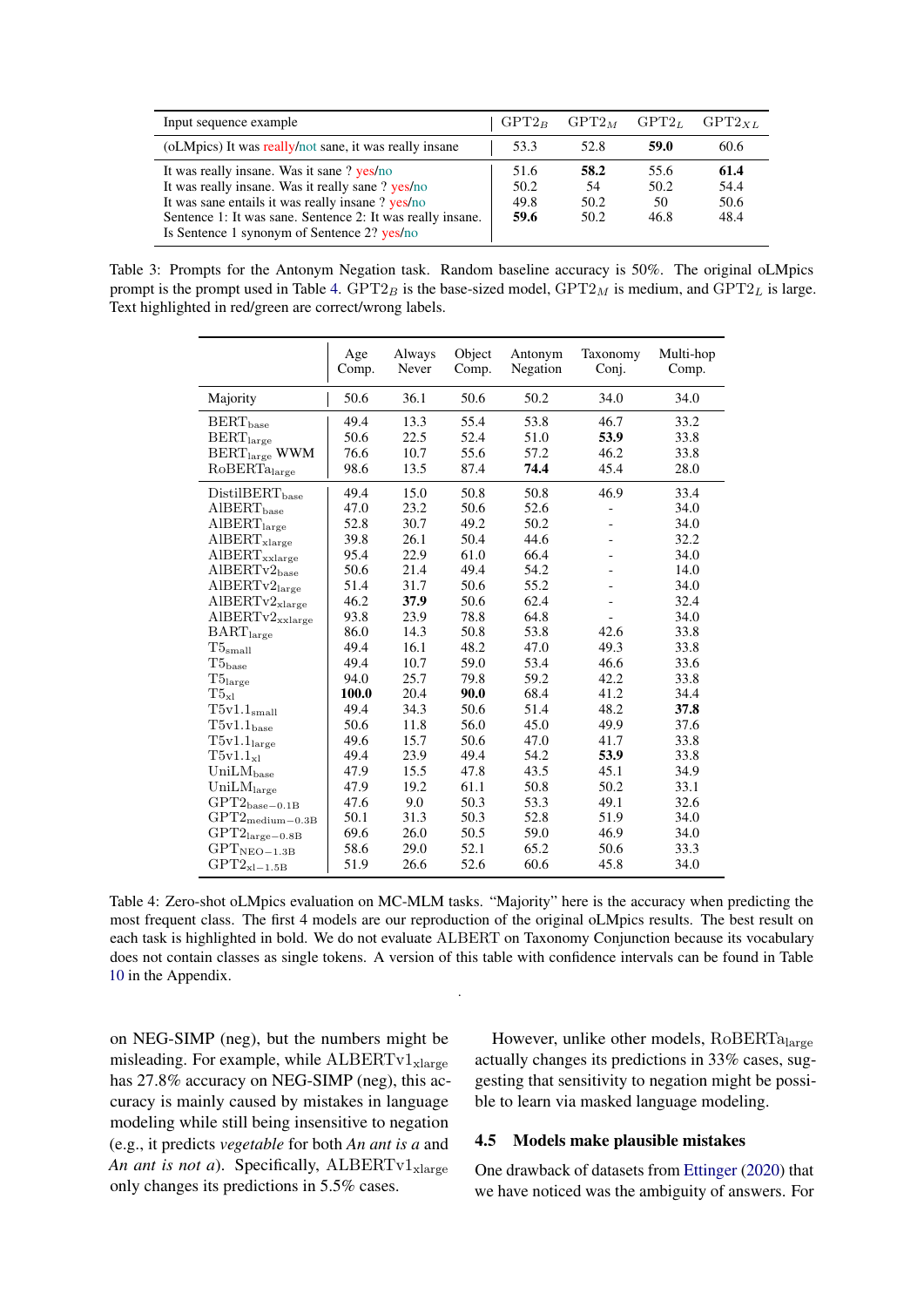example, many models predict words like "this", "that", "it" as the next word for *"Checkmate," Rosaline announced with glee. She was getting to be really good at [MASK]* instead of the word "chess". In fact, for  $T5_{x}$  predictions, we found that 79.4% of predictions are semantically and grammatically plausible, while this model has only achieved 58.8% top-5 accuracy on the CPRAG-126 dataset (Table [5\)](#page-7-0).

Another example would be *I'm an animal like Eeyore!" the child exclaimed. His mother wondered why he was pretending to be a [MASK]*. CPRAG expects the answer "donkey", which assumes that the reader (or model) is familiar with the English names of Winnie-the-Pooh book characters.[6](#page-6-0)

### 4.6 Antonym Negation: Impact of prompt variation

While there is clear evidence that models pretrained with the MLM objective have trouble with negation [\(Ettinger,](#page-8-2) [2020\)](#page-8-2), no such evidence has been available for models trained autoregressively. At the same time, a number of studies have shown that autoregressive models can be significantly improved with prompting. Our question is whether we can make a language model (GPT-2) understand negation via an alternative wording of the task (prompt engineering).

We tested four different prompts for the Antonym Negation task. Table [3](#page-5-1) shows the patterns and the corresponding accuracies of GPT models. All experiments use "yes"/"no" verbalizers. While some prompts improve the oLMpics prompt results (up to  $+6\%$ ), this improvement is not consistent across models showing that even very similar models are sensitive to prompt variation in different ways.

Additionally, prompt #4 (Table [3\)](#page-5-1) improves the smallest model,  $GPT2_{base}$ , so significantly that it outperforms the largest model by approximately 10%, demonstrating once again that parameter count is not a reliable predictor of the model performance.

Table [3](#page-5-1) shows the GPT2 results for these four patterns. The reformatting helped GPT2 model perform better. When compared with Table [4,](#page-5-0) there was an improvement of around 9%, 8% and 5% in GPT2, GPT-medium and GPT2-large respectively.

<span id="page-6-1"></span>

Figure 1: Evaluation of GPT2 variants on Age Comparison task for different age groups.

<span id="page-6-2"></span>

Figure 2: Effect of having a full stop symbol at the end of examples on accuracy on oLMpics datasets.

However none of these models surpasses or reach close to the performance of RoBERTa.

# 4.7 Age Comparison: Accuracy varies by age group

For one oLMpics task, Age Comparison, we observe that models do not perform equally well on all age ranges, similar to the findings of [Talmor](#page-10-4) [et al.](#page-10-4) [\(2019\)](#page-10-4). Figure [1](#page-6-1) shows that with the exception of  $GPT2_{base}$ , all  $GPT2$  variants perform well on 10-20 year olds and poorly on the 30-40 age group, with a significant drop in performance from 80% to 20%. Generally, GPT2 seems to predict younger ages more accurately. However, the smallest model,  $GPT2_{base}$ , exhibits a different trend than other models as age increases.

This is interesting, because all GPT2 models, except GPT2<sub>NEO</sub>, were trained on the same dataset and only vary in size.

# 4.8 Model performance is highly sensitive to punctuation

We find that model performance can change significantly on both oLMpics and psycholinguistic

<span id="page-6-0"></span> $6$ Only one of the authors of this paper was able to continue this sentence correctly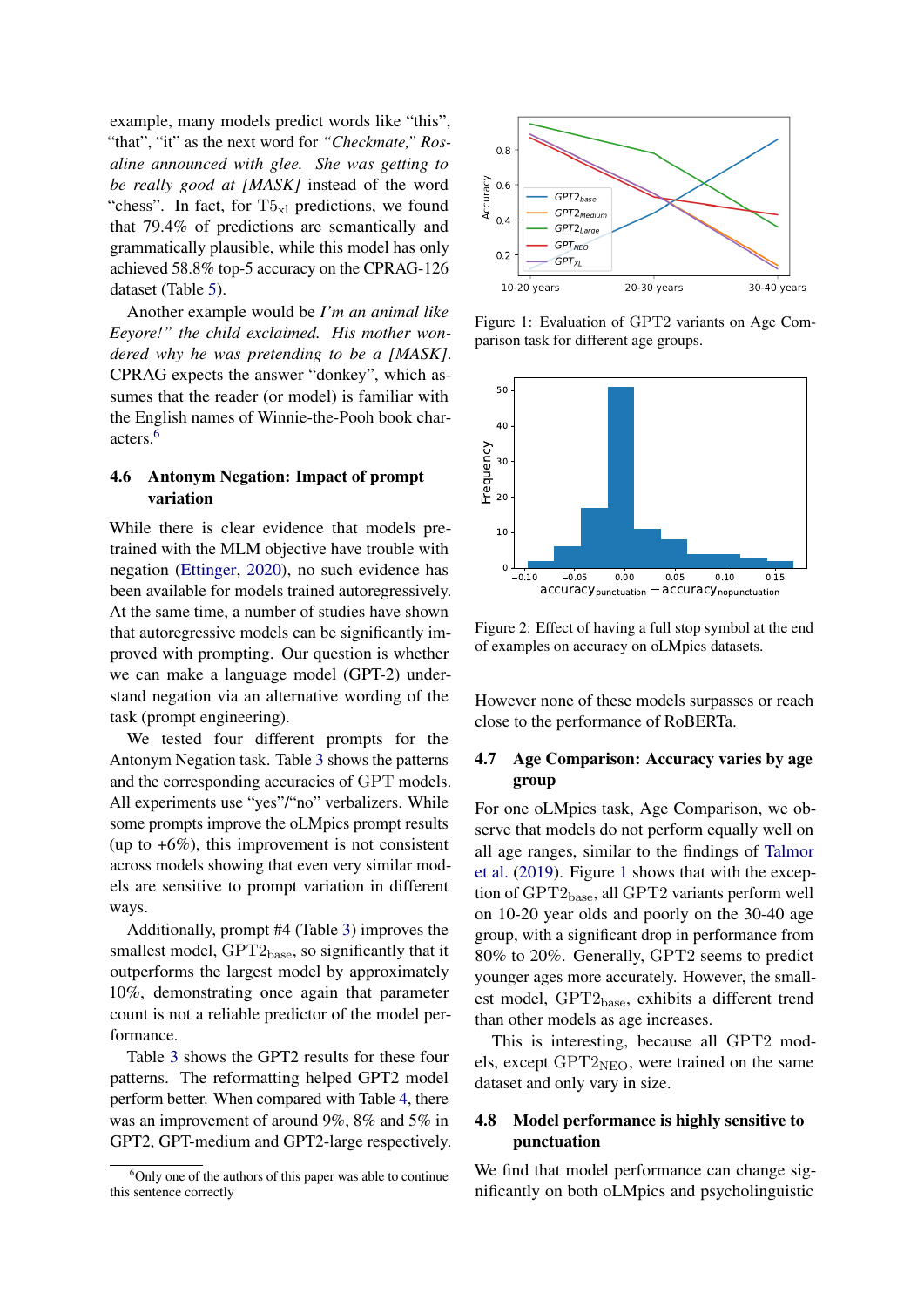<span id="page-7-0"></span>

|                                    | $CPRAG-126$ | <b>ROLE-88</b> | NEG-136<br>SIMP(Aff) | NEG-136<br>NAT(Aff) |
|------------------------------------|-------------|----------------|----------------------|---------------------|
| $BERT_{base}$                      | 52.9        | 27.3           | 100                  | 43.8                |
| $BERT_{large}$                     | 52.9        | 37.5           | 100                  | 31.3                |
| RoBERTa <sub>base</sub>            | 70.1        | 46.6           | 94.4                 | 56.3                |
| RoBERTalarge                       | 82.4        | 55.7           | 94.4                 | 50                  |
| DistilBERT <sub>base</sub>         | 55.9        | 28.4           | 94.4                 | 43.8                |
| $\text{AIBERTv1}_{\text{base}}$    | 17.6        | 17.1           | 72.2                 | 25.0                |
| $\text{AIBERTv1}_{\text{large}}$   | 35.3        | 26.1           | 83.3                 | 25                  |
| $\text{AIBERTv1}_{\text{xlarge}}$  | 41.2        | 34.1           | 55.5                 | 18.8                |
| $\text{AIBERTv1}_{\text{xxlarge}}$ | 82.4        | 53.4           | 72.2                 | 50                  |
| $AIBERTv2_{base}$                  | 41.4        | 26.1           | 33.3                 | 31.1                |
| $\text{AIBERTv2}_{\text{large}}$   | 47.1        | 29.5           | 83.3                 | 37.5                |
| $AIBERTv2_{xlarge}$                | 61.8        | 37.5           | 94.4                 | 25                  |
| $AIBERTv2_{xxlarge}$               | 85.3        | 50             | 100                  | 37.5                |
| T5 <sub>small</sub>                | 20.6        | 9.1            | 44.4                 | 18.8                |
| $\rm{T5}_{\rm{base}}$              | 41.1        | 27.3           | 88.9                 | 31.3                |
| T5 <sub>large</sub>                | 50.0        | 36.4           | 94.4                 | 43.8                |
| $T5_{x1}$                          | 58.8        | 44.3           | 83.3                 | 62.5                |

Table 5: Zero-shot top-5 word prediction accuracy. Top-5 is selected over the whole model vocabulary. The best result on each task is highlighted in bold. SIMP stands for simple, NAT stands for natural. Both negation tasks are evaluated in the affirmative form. The first 2 models are our reproduction of the original results.

<span id="page-7-1"></span>

|                                                   | <b>CPRAG</b> | <b>ROLE</b>  | <b>NEG</b><br><b>SIMP</b><br>(Aff) | <b>NEG</b><br><b>SIMP</b><br>(Neg) | <b>NEG</b><br><b>NAT</b><br>(Aff) | <b>NEG</b><br><b>NAT</b><br>(Neg) | <b>NEG</b><br><b>LNAT</b><br>(Aff) | <b>NEG</b><br><b>LNAT</b><br>(Neg) |
|---------------------------------------------------|--------------|--------------|------------------------------------|------------------------------------|-----------------------------------|-----------------------------------|------------------------------------|------------------------------------|
| $\text{BERT}_{\text{base}}$<br>$\rm BERT_{large}$ | 73.5<br>79.4 | 75.0<br>86.4 | 100.0<br>100.0                     | 0.0<br>0.0                         | 62.5<br>75.0                      | 87.5<br>100                       | 75.0<br>75.0                       | 0.0<br>0.0                         |
|                                                   |              |              |                                    |                                    |                                   |                                   |                                    |                                    |
| $RoBERTa_{base}$                                  | 23.5         | 50.0         | 66.7                               | 33.3                               | 25                                | 75.0                              | 75.0                               | 12.5                               |
| RoBERTa <sub>large</sub>                          | 29.4         | 56.8         | 66.7                               | 33.3                               | 37.5                              | 75.0                              | 75.0                               | 12.5                               |
| DistilBERT <sub>base</sub>                        | 70.6         | 72.8         | 100.0                              | 0.0                                | 75.0                              | 43.8                              | 43.8                               | 18.9                               |
| $\text{AIBERTv1}_\text{base}$                     | 11.8         | 40.1         | 77.8                               | 16.4                               | 25.0                              | 25.0                              | 75.0                               | 37.5                               |
| $\text{AIBERTv1}_\text{large}$                    | 23.5         | 43.2         | 88.8                               | 16.7                               | 25                                | 50                                | 75.0                               | 12.5                               |
| $\text{AIBERTv1}_\text{xlarge}$                   | 17.6         | 52.3         | 61.1                               | 27.8                               | 25.0                              | 50.0                              | 75.0                               | 12.5                               |
| $\text{AIBERTv1}_{\text{xxlarge}}$                | 32.3         | 56.8         | 88.9                               | 16.7                               | 25.0                              | 62.5                              | 75.0                               | 12.5                               |
| $AIBERTv2_{base}$                                 | 20.1         | 56.8         | 72.2                               | 22.2                               | 25.0                              | 50.0                              | 75.0                               | 25.0                               |
| $\text{AIBERTv2}_{\text{large}}$                  | 29.4         | 54.5         | 83.3                               | 11.1                               | 25.0                              | 62.5                              | 75.0                               | 12.5                               |
| $\rm\textbf{A} \text{IBERTv2}_{\rm xlarge}$       | 20.6         | 61.4         | 83.3                               | 16.7                               | 25.0                              | 62.5                              | 75.0                               | 25.0                               |
| $AIBERTv2_{xxlarge}$                              | 32.4         | 54.5         | 83.3                               | 16.7                               | 37.5                              | 62.5                              | 75.0                               | 12.5                               |
| $\rm{T5}_{\rm small}$                             | 5.9          | 45.5         | 55.6                               | 33.3                               | 50.0                              | 25.0                              | 37.5                               | 62.5                               |
| $\rm{T5}_{\rm{base}}$                             | 14.7         | 70.5         | 61.1                               | 27.8                               | 50.0                              | 12.5                              | 37.5                               | 37.5                               |
| $\rm{T5}_{\rm large}$                             | 17.6         | 54.5         | 72.2                               | 16.7                               | 62.5                              | 37.5                              | 37.5                               | 50.0                               |
| $\mathrm{T}5_{\mathrm{x}1}$                       | 14.7         | 63.6         | 66.7                               | 27.8                               | 62.5                              | 50.0                              | 37.5                               | 50.0                               |
| $\mathrm{GPT2}_\mathrm{base}$                     | 11.8         | 34.1         | 66.7                               | 38.9                               | 75.0                              | 25.0                              | 37.5                               | 37.5                               |
| $\mathrm{GPT2}_{\mathrm{medium}}$                 | 17.6         | 36.4         | 61.1                               | 22.2                               | 50.0                              | 50.0                              | 50.0                               | 62.5                               |
| $\mathrm{GPT2}_{\mathrm{large}}$                  | 29.4         | 45.5         | 77.8                               | 16.7                               | 62.5                              | 50.0                              | 37.5                               | 50.0                               |
| $\mathrm{GPT}_{\mathrm{neo}}$                     | 20.6         | 45.5         | 77.8                               | 33.3                               | 75.0                              | 37.5                              | 62.5                               | 25.0                               |
| $GPT2_{x1}$                                       | 17.6         | 50.0         | 61.1                               | 33.3                               | 62.5                              | 75.0                              | 62.5                               | 37.5                               |

Table 6: Zero-shot accuracy on tasks from [Ettinger](#page-8-2) [\(2020\)](#page-8-2). Accuracy is measured as the percentage of instances for which the model assigns a higher probability to the good completion than to the bad completions (pre-defined). The best result on each task is highlighted in bold. SIMP stands for simple, NAT for natural, LNAT for less natural as defined in the original paper. The first 2 models are our reproduction of the original results.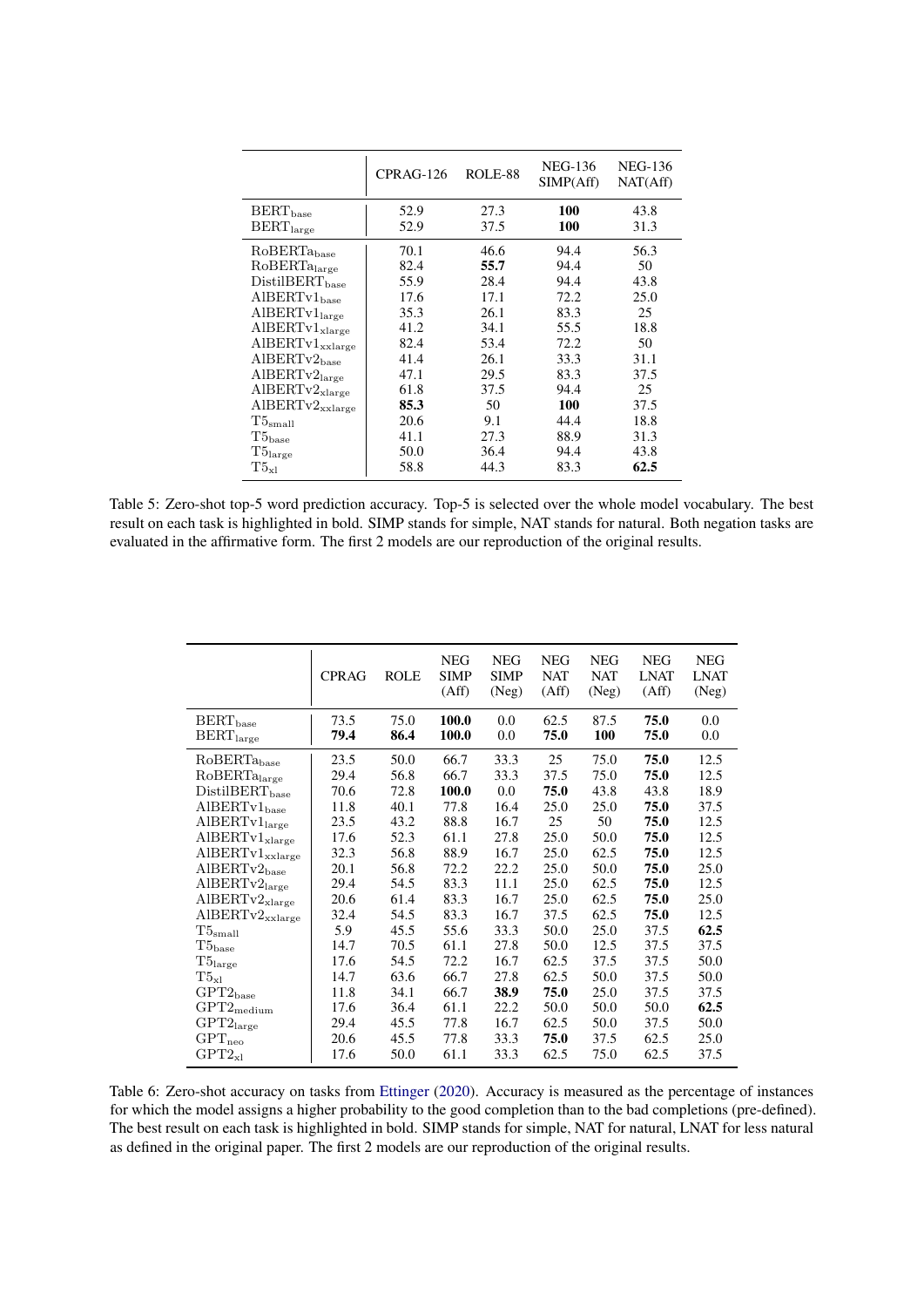datasets if we add a period to the end of the sequence. For example, BERT and DistilBERT achieve an accuracy of 3% without a period on CPRAG as compared to 52.9% when a '.' is appended. We observe a similar trend on the ROLE and NEG datasets and for other models including RoBERTa, where the accuracy on CPRAG jumped from 47.1% to 70.1%. For oLMpics, the change of performance is less dramatic, but still noticeable. We observe that in 6% of cases (across all models and all tasks), model performance changes by more than 10 absolute percentage points if a full stop is added to the end of sentence. Figure [2](#page-6-2) shows the histogram of accuracy changes for oLMpics tasks.

# 5 Conclusion

In this work, we apply a large and diverse set of models to oLMpics and psycholinguistic tasks. The variety of models allows us to investigate the performance of different architectures and pre-training methods on a variety of linguistic tasks.

Contrary to received wisdom, we find that parameter count within a given model family does not correlate with model performance on these tasks. We find that none of the models, even the 2.8Bsized ones, can resolve *Multi-Hop Composition* and *Always-Never* tasks in a zero-shot manner, suggesting that the existing pre-training methods cannot learn such tasks. Finally, we find that different models excel in different symbolic reasoning tasks, suggesting that slight differences related to optimization or masking strategy might be more important than the pre-training approach, dataset size, or architecture.

### References

- <span id="page-8-6"></span>Sid Black, Leo Gao, Phil Wang, Connor Leahy, and Stella Biderman. 2021. [GPT-Neo: Large Scale](https://doi.org/10.5281/zenodo.5297715) [Autoregressive Language Modeling with Mesh-](https://doi.org/10.5281/zenodo.5297715)[Tensorflow.](https://doi.org/10.5281/zenodo.5297715)
- <span id="page-8-11"></span>Tom Brown, Benjamin Mann, Nick Ryder, Melanie Subbiah, Jared D Kaplan, Prafulla Dhariwal, Arvind Neelakantan, Pranav Shyam, Girish Sastry, Amanda Askell, Sandhini Agarwal, Ariel Herbert-Voss, Gretchen Krueger, Tom Henighan, Rewon Child, Aditya Ramesh, Daniel Ziegler, Jeffrey Wu, Clemens Winter, Chris Hesse, Mark Chen, Eric Sigler, Mateusz Litwin, Scott Gray, Benjamin Chess, Jack Clark, Christopher Berner, Sam McCandlish, Alec Radford, Ilya Sutskever, and Dario Amodei. 2020. [Language models are few-shot learners.](https://proceedings.neurips.cc/paper/2020/file/1457c0d6bfcb4967418bfb8ac142f64a-Paper.pdf) In

*Advances in Neural Information Processing Systems*, volume 33, pages 1877–1901. Curran Associates, Inc.

- <span id="page-8-12"></span>Dallas Card, Peter Henderson, Urvashi Khandelwal, Robin Jia, Kyle Mahowald, and Dan Jurafsky. 2020. [With little power comes great responsibility.](https://doi.org/10.18653/v1/2020.emnlp-main.745) In *Proceedings of the 2020 Conference on Empirical Methods in Natural Language Processing (EMNLP)*, pages 9263–9274, Online. Association for Computational Linguistics.
- <span id="page-8-9"></span>Wing-Yee Chow, Cybelle Smith, Ellen Lau, and Colin Phillips. 2016. A "bag-of-arguments" mechanism for initial verb predictions. *Language, Cognition and Neuroscience*, 31(5):577–596.
- <span id="page-8-4"></span>Kevin Clark, Urvashi Khandelwal, Omer Levy, and Christopher D Manning. 2019. What does BERT look at? an analysis of BERT's attention. In *Proceedings of the 2019 ACL Workshop BlackboxNLP: Analyzing and Interpreting Neural Networks for NLP*, pages 276–286.
- <span id="page-8-3"></span>Peter E. Clark, Oyvind Tafjord, and Kyle Richardson. 2020. Transformers as soft reasoners over language. *ArXiv*, abs/2002.05867.
- <span id="page-8-5"></span>Alexis Conneau, Germán Kruszewski, Guillaume Lample, Loïc Barrault, and Marco Baroni. 2018. What you can cram into a single \$&!#\* vector: Probing sentence embeddings for linguistic properties. In *ACL*.
- <span id="page-8-0"></span>Jacob Devlin, Ming-Wei Chang, Kenton Lee, and Kristina Toutanova. 2018. Bert: Pre-training of deep bidirectional transformers for language understanding. *arXiv preprint arXiv:1810.04805*.
- <span id="page-8-1"></span>Li Dong, Nan Yang, Wenhui Wang, Furu Wei, Xiaodong Liu, Yu Wang, Jianfeng Gao, Ming Zhou, and Hsiao-Wuen Hon. 2019. Unified language model pre-training for natural language understanding and generation. *arXiv preprint arXiv:1905.03197*.
- <span id="page-8-2"></span>Allyson Ettinger. 2020. [What bert is not: Lessons from](http://arxiv.org/abs/1907.13528) [a new suite of psycholinguistic diagnostics for lan](http://arxiv.org/abs/1907.13528)[guage models.](http://arxiv.org/abs/1907.13528)
- <span id="page-8-8"></span>Kara D Federmeier and Marta Kutas. 1999. A rose by any other name: Long-term memory structure and sentence processing. *Journal of memory and Language*, 41(4):469–495.
- <span id="page-8-10"></span>Ira Fischler, Paul A Bloom, Donald G Childers, Salim E Roucos, and Nathan W Perry Jr. 1983. Brain potentials related to stages of sentence verification. *Psychophysiology*, 20(4):400–409.
- <span id="page-8-7"></span>Leo Gao, Stella Biderman, Sid Black, Laurence Golding, Travis Hoppe, Charles Foster, Jason Phang, Horace He, Anish Thite, Noa Nabeshima, et al. 2020. The pile: An 800gb dataset of diverse text for language modeling. *arXiv preprint arXiv:2101.00027*.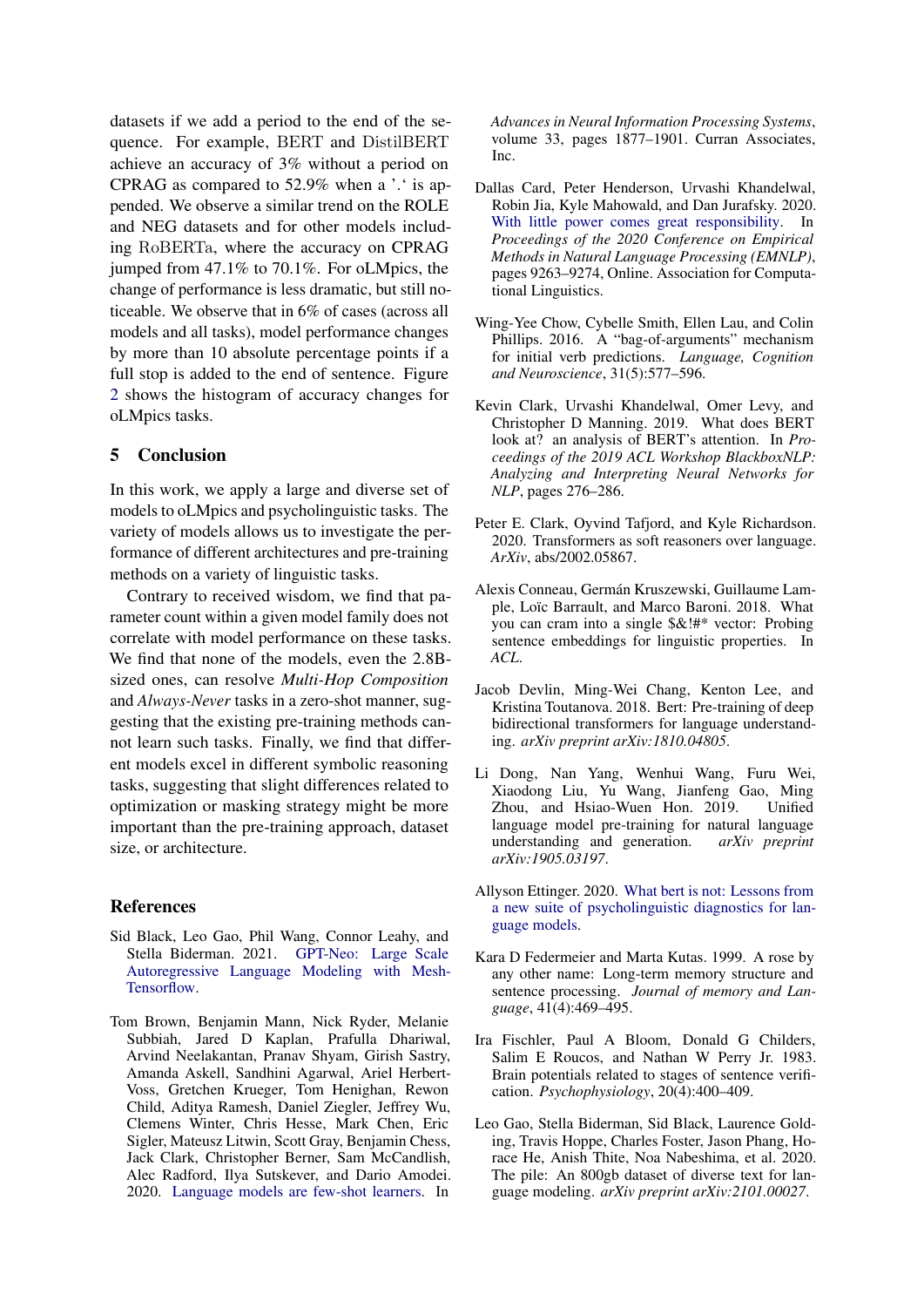- <span id="page-9-9"></span>Aina Garí Soler and Marianna Apidianaki. 2020. [Bert](https://doi.org/10.18653/v1/2020.emnlp-main.598) [knows punta cana is not just beautiful, it's gorgeous:](https://doi.org/10.18653/v1/2020.emnlp-main.598) [Ranking scalar adjectives with contextualised repre](https://doi.org/10.18653/v1/2020.emnlp-main.598)[sentations.](https://doi.org/10.18653/v1/2020.emnlp-main.598) *Proceedings of the 2020 Conference on Empirical Methods in Natural Language Processing (EMNLP)*.
- <span id="page-9-22"></span>Aaron Gokaslan and Vanya Cohen. 2019. Openwebtext corpus. [http://Skylion007.github.](http://Skylion007.github.io/OpenWebTextCorpus) [io/OpenWebTextCorpus](http://Skylion007.github.io/OpenWebTextCorpus).
- <span id="page-9-7"></span>Yoav Goldberg. 2019. Assessing bert's syntactic abilities. *ArXiv*, abs/1901.05287.
- <span id="page-9-21"></span>Dan Hendrycks and Kevin Gimpel. 2016. Bridging nonlinearities and stochastic regularizers with gaussian error linear units. *ArXiv*, abs/1606.08415.
- <span id="page-9-0"></span>Jeremy Howard and Sebastian Ruder. 2018. Universal language model fine-tuning for text classification. In *ACL*.
- <span id="page-9-15"></span>Gabriel Ilharco, Rowan Zellers, Ali Farhadi, and Hannaneh Hajishirzi. 2021. Probing contextual language models for common ground with visual representations. In *NAACL*.
- <span id="page-9-14"></span>Zhengbao Jiang, J. Araki, Haibo Ding, and Graham Neubig. 2021. How can we know when language models know? on the calibration of language models for question answering. *Transactions of the Association for Computational Linguistics*, 9:962–977.
- <span id="page-9-23"></span>Jared Kaplan, Sam McCandlish, Tom Henighan, Tom B. Brown, Benjamin Chess, Rewon Child, Scott Gray, Alec Radford, Jeffrey Wu, and Dario Amodei. 2020. [Scaling laws for neural language](http://arxiv.org/abs/2001.08361) [models.](http://arxiv.org/abs/2001.08361)
- <span id="page-9-10"></span>Nora Kassner, Benno Krojer, and Hinrich Schütze. 2020. Are pretrained language models symbolic reasoners over knowledge? In *CONLL*.
- <span id="page-9-8"></span>Goro Kobayashi, Tatsuki Kuribayashi, Sho Yokoi, and Kentaro Inui. 2020. Attention is not only a weight: Analyzing transformers with vector norms. In *Proceedings of the 2020 Conference on Empirical Methods in Natural Language Processing (EMNLP)*, pages 7057–7075.
- <span id="page-9-18"></span>Goro Kobayashi, Tatsuki Kuribayashi, Sho Yokoi, and Kentarou Inui. 2021. Incorporating residual and normalization layers into analysis of masked language models. In *EMNLP*.
- <span id="page-9-17"></span>Olga Kovaleva, Saurabh Kulshreshtha, Anna Rogers, and Anna Rumshisky. 2021. [BERT busters: Out](https://doi.org/10.18653/v1/2021.findings-acl.300)[lier dimensions that disrupt transformers.](https://doi.org/10.18653/v1/2021.findings-acl.300) In *Findings of the Association for Computational Linguistics: ACL-IJCNLP 2021*, pages 3392–3405, Online. Association for Computational Linguistics.
- <span id="page-9-19"></span>Olga Kovaleva, Alexey Romanov, Anna Rogers, and Anna Rumshisky. 2019. Revealing the dark secrets of bert. *arXiv preprint arXiv:1908.08593*.
- <span id="page-9-5"></span>Guokun Lai, Qizhe Xie, Hanxiao Liu, Yiming Yang, and Eduard Hovy. 2017. Race: Large-scale reading comprehension dataset from examinations. *arXiv preprint arXiv:1704.04683*.
- <span id="page-9-4"></span>Zhenzhong Lan, Mingda Chen, Sebastian Goodman, Kevin Gimpel, Piyush Sharma, and Radu Soricut. 2019. Albert: A lite bert for self-supervised learning of language representations. *arXiv preprint arXiv:1909.11942*.
- <span id="page-9-2"></span>Mike Lewis, Yinhan Liu, Naman Goyal, Marjan Ghazvininejad, Abdelrahman Mohamed, Omer Levy, Ves Stoyanov, and Luke Zettlemoyer. 2019. Bart: Denoising sequence-to-sequence pre-training for natural language generation, translation, and comprehension. *arXiv preprint arXiv:1910.13461*.
- <span id="page-9-12"></span>Leo Z. Liu, Yizhong Wang, Jungo Kasai, Hannaneh Hajishirzi, and Noah A. Smith. 2021. Probing across time: What does roberta know and when? *ArXiv*, abs/2104.07885.
- <span id="page-9-20"></span>Nelson F Liu, Matt Gardner, Yonatan Belinkov, Matthew E Peters, and Noah A Smith. 2019a. Linguistic knowledge and transferability of contextual representations. In *Proceedings of the 2019 Conference of the North American Chapter of the Association for Computational Linguistics: Human Language Technologies, Volume 1 (Long and Short Papers)*, pages 1073–1094.
- <span id="page-9-3"></span>Yinhan Liu, Myle Ott, Naman Goyal, Jingfei Du, Mandar Joshi, Danqi Chen, Omer Levy, Mike Lewis, Luke Zettlemoyer, and Veselin Stoyanov. 2019b. Roberta: A robustly optimized bert pretraining approach. *arXiv preprint arXiv:1907.11692*.
- <span id="page-9-6"></span>Tom McCoy, Ellie Pavlick, and Tal Linzen. 2019. [Right for the wrong reasons: Diagnosing syntactic](https://doi.org/10.18653/v1/P19-1334) [heuristics in natural language inference.](https://doi.org/10.18653/v1/P19-1334) In *Proceedings of the 57th Annual Meeting of the Association for Computational Linguistics*, pages 3428–3448, Florence, Italy. Association for Computational Linguistics.
- <span id="page-9-16"></span>Paul Michel, Omer Levy, and Graham Neubig. 2019. [Are sixteen heads really better than one?](https://proceedings.neurips.cc/paper/2019/file/2c601ad9d2ff9bc8b282670cdd54f69f-Paper.pdf) In *Advances in Neural Information Processing Systems*, volume 32. Curran Associates, Inc.
- <span id="page-9-11"></span>Hosein Mohebbi, Ali Modarressi, and Mohammad Taher Pilehvar. 2021. Exploring the role of bert token representations to explain sentence probing results. In *EMNLP*.
- <span id="page-9-13"></span>Marius Mosbach, Anna Khokhlova, Michael A. Hedderich, and Dietrich Klakow. 2020. On the interplay between fine-tuning and sentence-level probing for linguistic knowledge in pre-trained transformers. In *FINDINGS*.
- <span id="page-9-1"></span>Matthew E. Peters, Mark Neumann, Mohit Iyyer, Matt Gardner, Christopher Clark, Kenton Lee, and Luke Zettlemoyer. 2018. Deep contextualized word representations. In *NAACL*.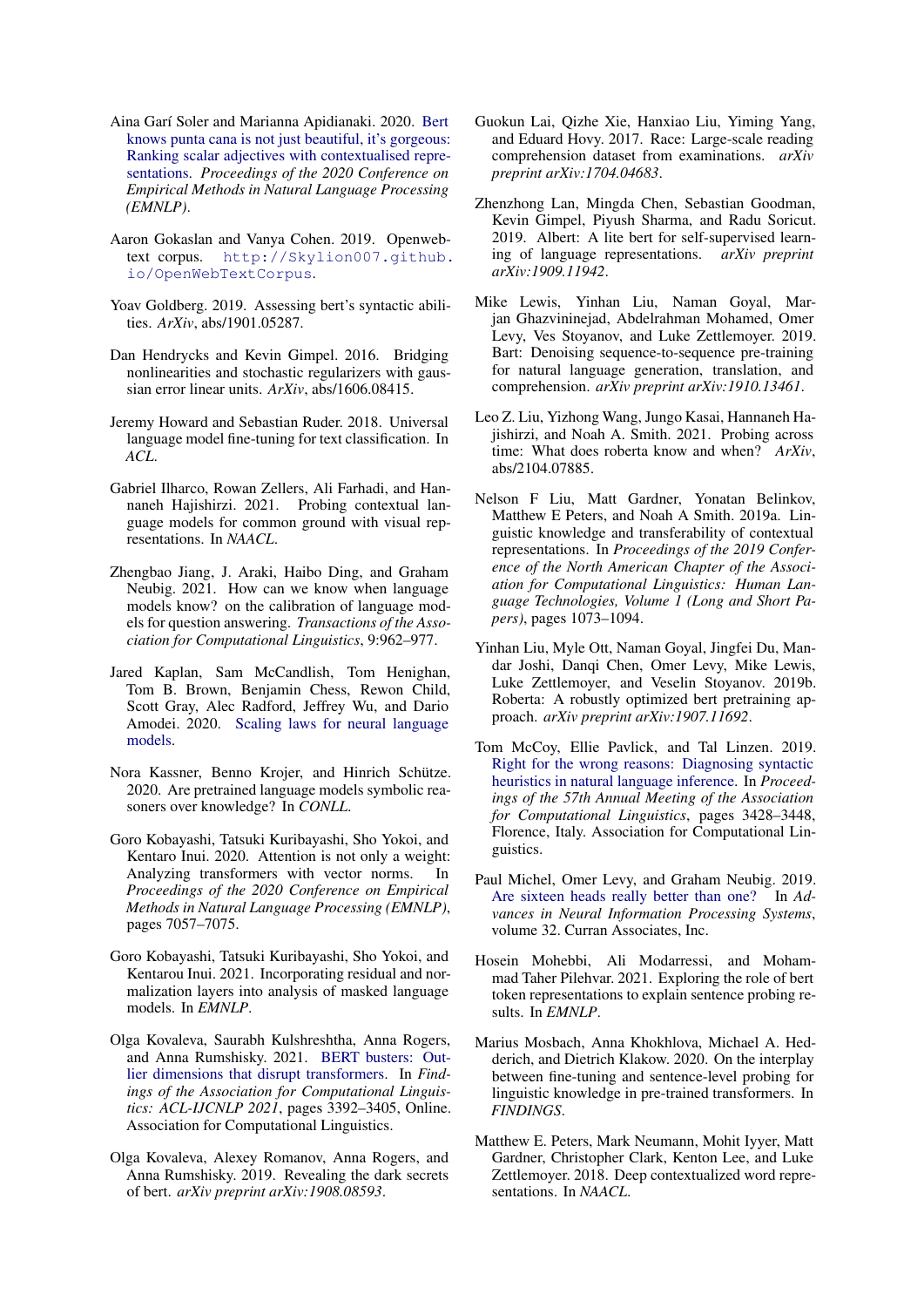- <span id="page-10-7"></span>Jason Phang, Haokun Liu, and Samuel R. Bowman. 2021. Fine-tuned transformers show clusters of similar representations across layers. *ArXiv*, abs/2109.08406.
- <span id="page-10-11"></span>Sai Prasanna, Anna Rogers, and Anna Rumshisky. 2020. When bert plays the lottery, all tickets are winning. In *Proceedings of the 2020 Conference on Empirical Methods in Natural Language Processing (EMNLP)*, pages 3208–3229.
- <span id="page-10-0"></span>Alec Radford and Karthik Narasimhan. 2018. Improving language understanding by generative pretraining.
- <span id="page-10-9"></span>Alec Radford, Jeff Wu, Rewon Child, David Luan, Dario Amodei, and Ilya Sutskever. 2019. Language models are unsupervised multitask learners.
- <span id="page-10-1"></span>Colin Raffel, Noam Shazeer, Adam Roberts, Katherine Lee, Sharan Narang, Michael Matena, Yanqi Zhou, Wei Li, and Peter J Liu. 2019. Exploring the limits of transfer learning with a unified text-to-text transformer. *arXiv preprint arXiv:1910.10683*.
- <span id="page-10-6"></span>Abhilasha Ravichander, Eduard Hovy, Kaheer Suleman, Adam Trischler, and Jackie Chi Kit Cheung. 2020. [On the systematicity of probing contextual](https://aclanthology.org/2020.starsem-1.10)[ized word representations: The case of hypernymy](https://aclanthology.org/2020.starsem-1.10) [in BERT.](https://aclanthology.org/2020.starsem-1.10) In *Proceedings of the Ninth Joint Conference on Lexical and Computational Semantics*, pages 88–102, Barcelona, Spain (Online). Association for Computational Linguistics.
- <span id="page-10-14"></span>Victor Sanh, Lysandre Debut, Julien Chaumond, and Thomas Wolf. 2019. Distilbert, a distilled version of bert: smaller, faster, cheaper and lighter. *arXiv preprint arXiv:1910.01108*.
- <span id="page-10-16"></span>Noam Shazeer. 2020. [Glu variants improve trans](http://arxiv.org/abs/2002.05202)[former.](http://arxiv.org/abs/2002.05202)
- <span id="page-10-4"></span>Alon Talmor, Yanai Elazar, Yoav Goldberg, and Jonathan Berant. 2019. olmpics–on what language model pre-training captures. *arXiv preprint arXiv:1912.13283*.
- <span id="page-10-12"></span>Ian Tenney, Dipanjan Das, and Ellie Pavlick. 2019. Bert rediscovers the classical nlp pipeline. In *Proceedings of the 57th Annual Meeting of the Association for Computational Linguistics*, pages 4593– 4601.
- <span id="page-10-13"></span>Trieu H. Trinh and Quoc V. Le. 2018. [A simple method](http://arxiv.org/abs/1806.02847) [for commonsense reasoning.](http://arxiv.org/abs/1806.02847)
- <span id="page-10-10"></span>Elena Voita, David Talbot, Fedor Moiseev, Rico Sennrich, and Ivan Titov. 2019. Analyzing multihead self-attention: Specialized heads do the heavy lifting, the rest can be pruned. *arXiv preprint arXiv:1905.09418*.
- <span id="page-10-3"></span>Alex Wang, Yada Pruksachatkun, Nikita Nangia, Amanpreet Singh, Julian Michael, Felix Hill, Omer Levy, and Samuel R Bowman. 2019. Superglue: A stickier benchmark for general-purpose

language understanding systems. *arXiv preprint arXiv:1905.00537*.

- <span id="page-10-2"></span>Alex Wang, Amanpreet Singh, Julian Michael, Felix Hill, Omer Levy, and Samuel R Bowman. 2018. Glue: A multi-task benchmark and analysis platform for natural language understanding. *arXiv preprint arXiv:1804.07461*.
- <span id="page-10-15"></span>Yang You, Jing Li, Sashank Reddi, Jonathan Hseu, Sanjiv Kumar, Srinadh Bhojanapalli, Xiaodan Song, James Demmel, Kurt Keutzer, and Cho-Jui Hsieh. 2019. Large batch optimization for deep learning: Training bert in 76 minutes. *arXiv preprint arXiv:1904.00962*.
- <span id="page-10-5"></span>Avishai Zagoury, Einat Minkov, Idan Szpektor, and William W. Cohen. 2021. What's the best place for an ai conference, vancouver or  $\cdot$  Why completing comparative questions is difficult. In *AAAI*.
- <span id="page-10-8"></span>Pei Zhou, Rahul Khanna, Bill Yuchen Lin, Daniel Ho, Jay Pujara, and Xiang Ren. 2021. Rica: Evaluating robust inference capabilities based on commonsense axioms. In *EMNLP*.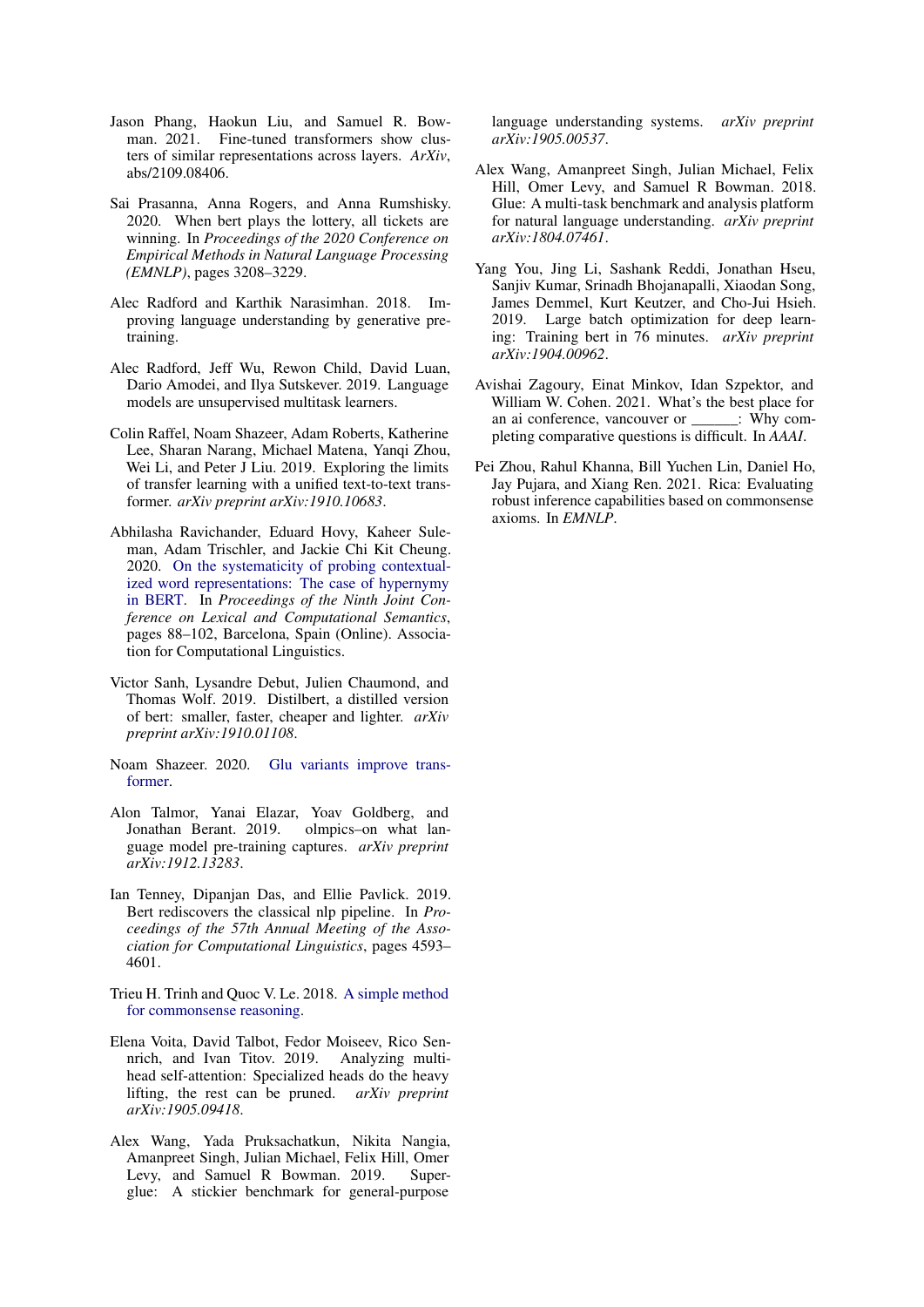# A Additional Tables

The next pages present additional results, including the version of Table [4](#page-5-0) with confidence intervals (Table [10\)](#page-13-0), oLMpics MC-QA results (Table [7\)](#page-12-0), T5 zero-shot Encyclopedic Composition and Property Conjunction (Table [8\)](#page-12-1), and T5 evaluated on psycholinguistic datasets when removing stop-words from the model output vocabulary (Table [9\)](#page-12-2).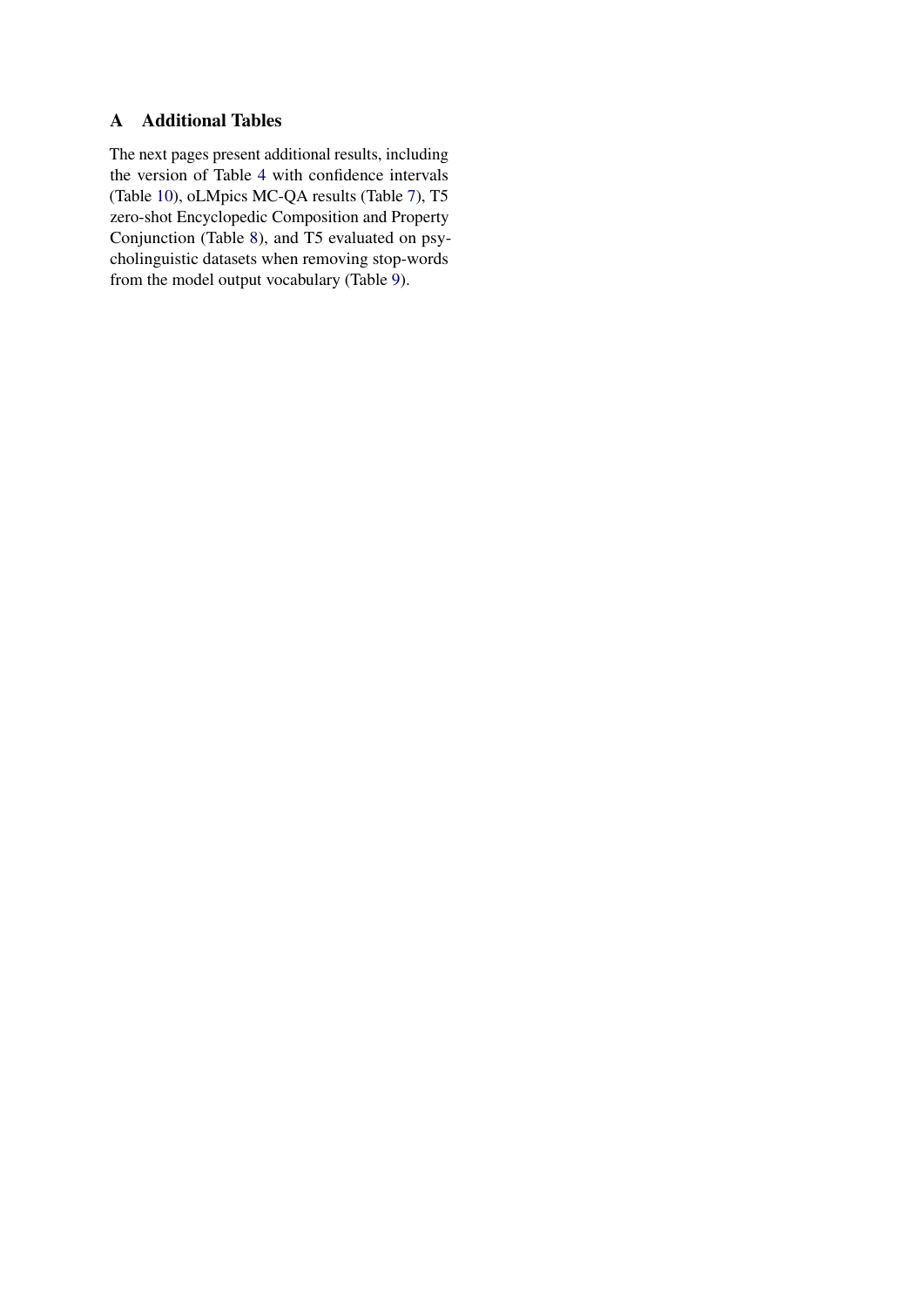<span id="page-12-0"></span>

|                                                                                                 | Age                            | Always                       | Object                       | Ant.                         | Tax.                             | Multi-hop                      | Encyc.                                                       | Prop. |
|-------------------------------------------------------------------------------------------------|--------------------------------|------------------------------|------------------------------|------------------------------|----------------------------------|--------------------------------|--------------------------------------------------------------|-------|
|                                                                                                 | Comp.                          | Never                        | Comp.                        | Neg.                         | Conj.                            | Compos.                        | Coni.                                                        | Conj. |
| Majority                                                                                        | 50.6                           | 20.0                         | 50.0                         | 50.0                         | 34.0                             | 34.0                           | 34.0                                                         | 34.0  |
| $BERT_{base}$                                                                                   | 86.8                           | 59.3                         | 86.6                         | 92.0                         | 57.4                             | 86.0                           | 56.1                                                         | 62.6  |
| $BERT_{large}$                                                                                  | 98.8                           | 58.9                         | 90.4                         | 94.8                         | 60.8                             | 99.0                           | 57.1                                                         | 58.3  |
| $BERT_{large}$ WWM                                                                              | 100.0                          | 58.9                         | 85.0                         | 95.0                         | 58.8                             | 97.6                           | 56.4                                                         | 60.1  |
| RoBERTalarge                                                                                    | 100                            | 60.4                         | 87.2                         | 96.2                         | 59.9                             | 100.0                          | 55.5                                                         | 55.5  |
| $DistilBERT_{base}$                                                                             | 66.2                           | 60.0                         | 84.2                         | 90.6                         | 55.9                             | 59.4                           | 53.9                                                         | 56.2  |
| $\text{AIBERT}_{\text{large}}$<br>$\text{BART}_\text{large}$<br>$T5_{base}$<br>$T5_{\rm large}$ | 91.6<br>100.0<br>77.6<br>100.0 | 59.3<br>36.1<br>55.7<br>57.9 | 66.4<br>85.6<br>91.4<br>93.2 | 90.4<br>95.0<br>94.4<br>96.0 | 59.8<br>$\overline{\phantom{0}}$ | 80.0<br>100.0<br>64.8<br>100.0 | 57.2<br>$\overline{\phantom{a}}$<br>$\overline{\phantom{0}}$ | 60.2  |

<span id="page-12-1"></span>Table 7: Multi-shot oLMpics evaluation on MC-MLM and MC-QA tasks. "Majority" here is the accuracy when predicting the most frequent class.

|                         | Encyc. Conj. | Prop. Conj. |
|-------------------------|--------------|-------------|
| $T5_{\rm small}$        | 29.0         | 38.72       |
| $T5_{base}$             | 31.4         | 36.2        |
| T5 <sub>large</sub>     | 31.6         | 34.6        |
| $T_{\rm 5x1}$           | 31.2         | 38.5        |
| T5v1.1 <sub>small</sub> | 33.4         | 38.1        |
| $T5v1.1_{base}$         | 31.6         | 40.0        |
| T5v1.1 <sub>large</sub> | 31.4         | 40.1        |
| $T5v1.1_{x1}$           | 33.4         | 37.1        |

Table 8: Zero-shot T5 results on MC-QA tasks. As for T5 can generate multiple tokens in place of a single mask, we evaluate in using similar to MC-MLM. In order to get the probability of the answer, we multiply the probabilities for every answer word.

<span id="page-12-2"></span>

|                              | $CPRAG-126$ | ROLE-88 | NEG-136<br>SIMP(Aff) | <b>NEG-136</b><br>NAT(Aff) |
|------------------------------|-------------|---------|----------------------|----------------------------|
| $T5$ <sub>small</sub>        | 20.6        | 9.1     | 44.4                 | 18.8                       |
| $T5_{base}$                  | 38.2        | 22.7    | 88.9                 | 31.3                       |
| $T5_{\rm large}$             | 50.0        | 36.4    | 94.4                 | 43.8                       |
| $T5_{x1}$                    | 55.9        | 44.3    | 83.3                 | 62.5                       |
| $T5small$ Filtered           | 20.6        | 15.9    | 55.6                 | 25.0                       |
| $T5_{base}$ Filtered         | 42.2        | 34.1    | 88.9                 | 37.5                       |
| T5 <sub>large</sub> Filtered | 52.9        | 38.6    | 94.4                 | 43.8                       |
| $T5_{x1}$ Filtered           | 58.8        | 51.1    | 88.9                 | 62.5                       |

Table 9: Zero-shot top-5 word prediction accuracy. Top-5 is selected over the whole model vocabulary for the first 4 rows (same as Table [5\)](#page-7-0). In the last 4 rows, we remove the 179 most common English stop words, as well as the " " token from the vocabulary.